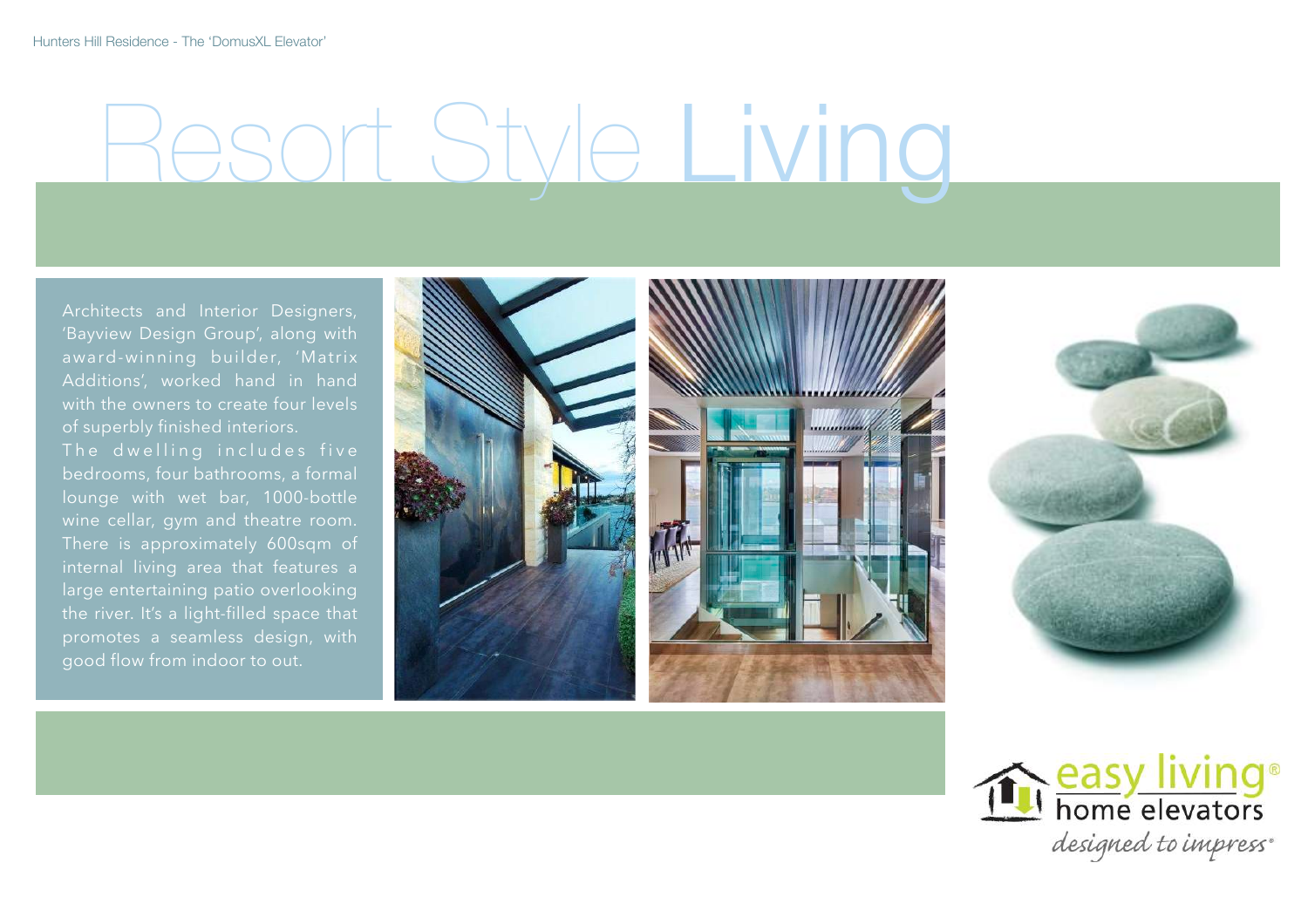## Luxury products high on the agenda



The home ticks all the boxes on the project's brief. The clients were after a accessibility within all four levels of the home combined with beautiful water edge.

The seamless connection between barbecues and parties with friends and and doors, allows, the picturesque view to be admired from any room.

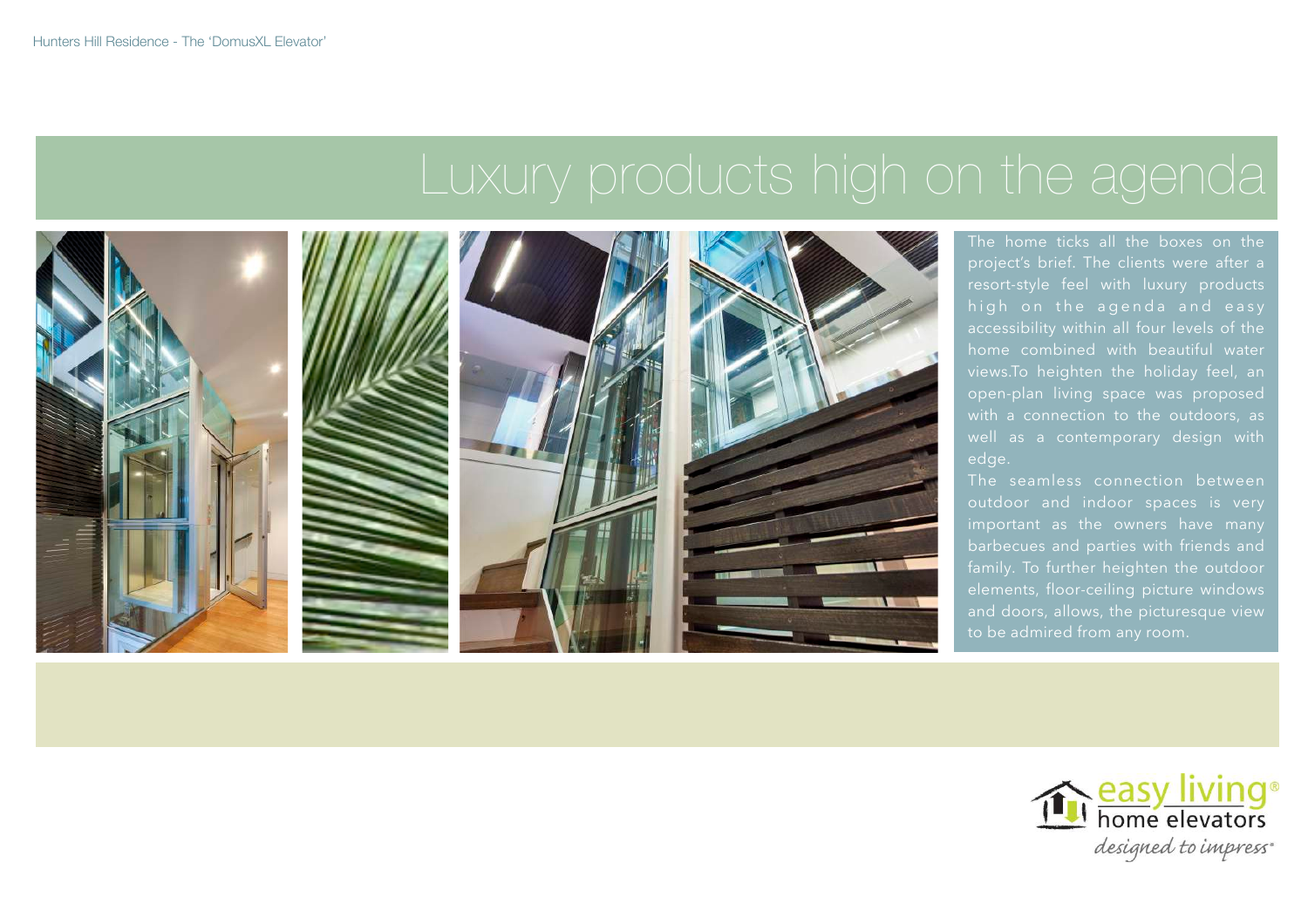## Premium DomusXL elevator, takes the prestige home to an exciting new level....

Installed in the core of this chic and modern home is the " w o r l d class premium DomusXL elevator, which has taken the prestige home to an exciting new level. The clients were after after the very latest in innovation, European quality and style when it came to their lift and selected Easy Living Home Elevators as their lift company of choice. They opted for the DomusXL lift featuring an elegant,

self-supporting glass tower as well as smooth and whisper-quiet operating system.